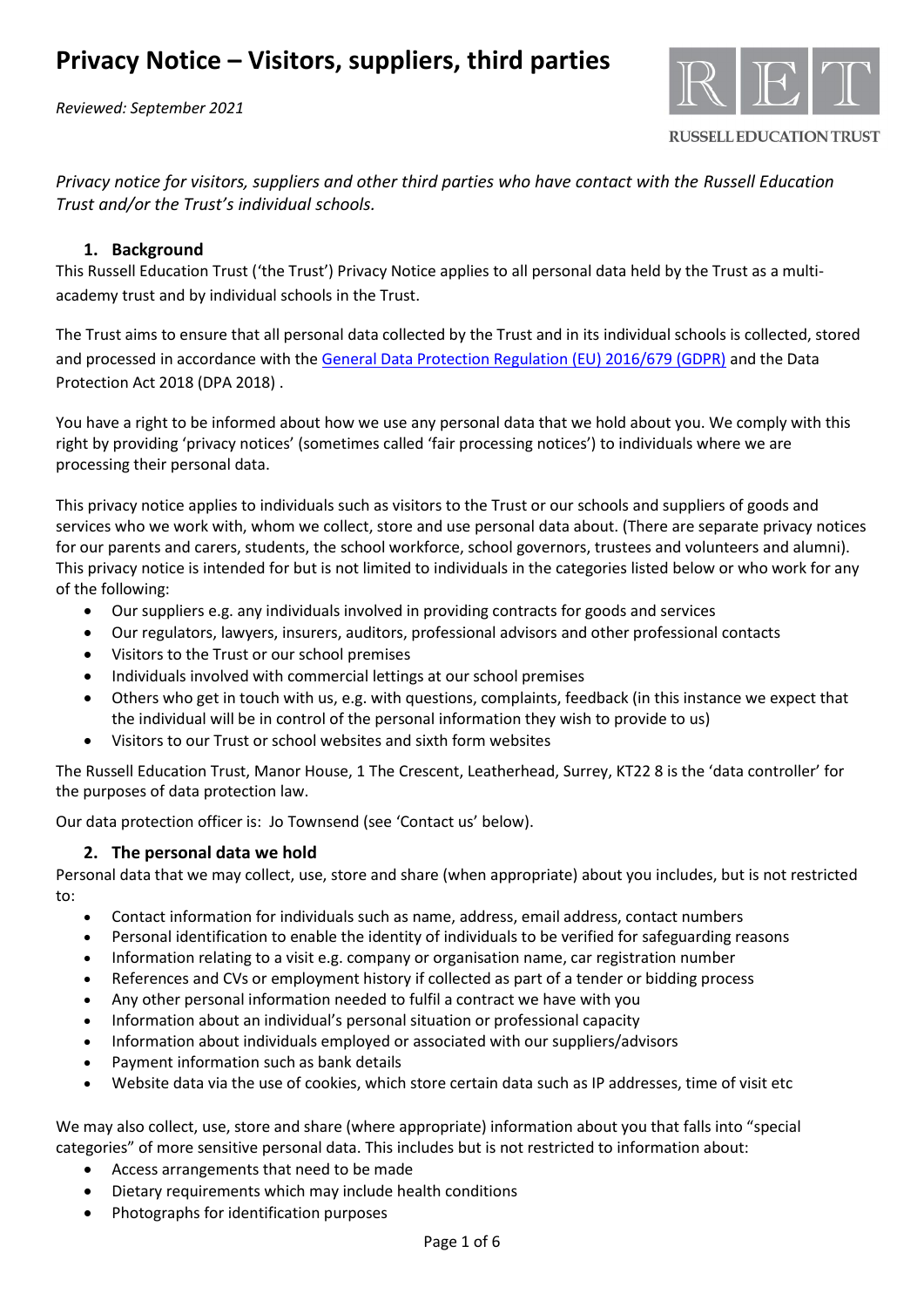*Reviewed: September 2021*



• CCTV images captured by the Trust or in our school premises

For safeguarding reasons, we may also need to ask to see your Disclosure and Barring Service (DBS) Certificate, if applicable.

We may also hold data about you that we have received from other organisations, including businesses you have dealt with, schools and social services.

## **3. Why we use this data**

We use the data listed above to:

- Identify you while at any of our premises
- Protect your health and safety and the health and safety of others at our schools e.g. staff and students
- Maintain accurate records of visitors to the Trust and our schools
- Provide appropriate access arrangements
- Decide whether to enter into a contract with you
- Fulfil the terms of our contract with you, including payment
- Keep an accurate record of the suppliers we use
- To facilitate the day-to-day operation of contracts such as billing, payments, internal record keeping, auditing and complaints handling.
- To comply with legal obligations and disclosures required/permitted by law.
- To support the provision of professional advice where we may have sought this or to respond to legal claims.
- To facilitate and support lettings of our premises and the day-to-day operation of these agreements such as personal identity information, billing, payments, internal record keeping and complaints handling.
- To help us answer questions from the public and deal with complaints.
- In respect of personal ID information and CCTV To safeguard our premises, students and staff.
- In relation to Cookies and IP information- to support use of our website and improve our website service.

### **3.1 Use of your personal data for marketing purposes**

Where you have given us consent to do so, we may send marketing information by email or text promoting school events, campaigns and charitable causes or services that may be of interest to you.

You can withdraw your consent or 'opt out' of receiving these emails and/or texts at any time by contacting the individual school or the Trust.

### **3.2 Use of your personal data in automated decision making and profiling**

We do not currently process your personal data through automated decision making or profiling. If this changes in future, we will amend any relevant privacy notices in order to explain the processing to you, including your right to object to it.

# **4. Our lawful basis for using this data**

Our lawful bases for processing your personal data for the purposes listed in 3. above are as follows:

- We need to process the information to fulfil our contract with you or to take steps you ask of us before entering into a contract with you
- We need to comply with a legal obligation this means that we need to process the data to meet our responsibilities under law
- We need it to perform a task in the public interest this means we need to use your data to fulfil our official functions
- You have given us specific and explicit consent to use it in a certain way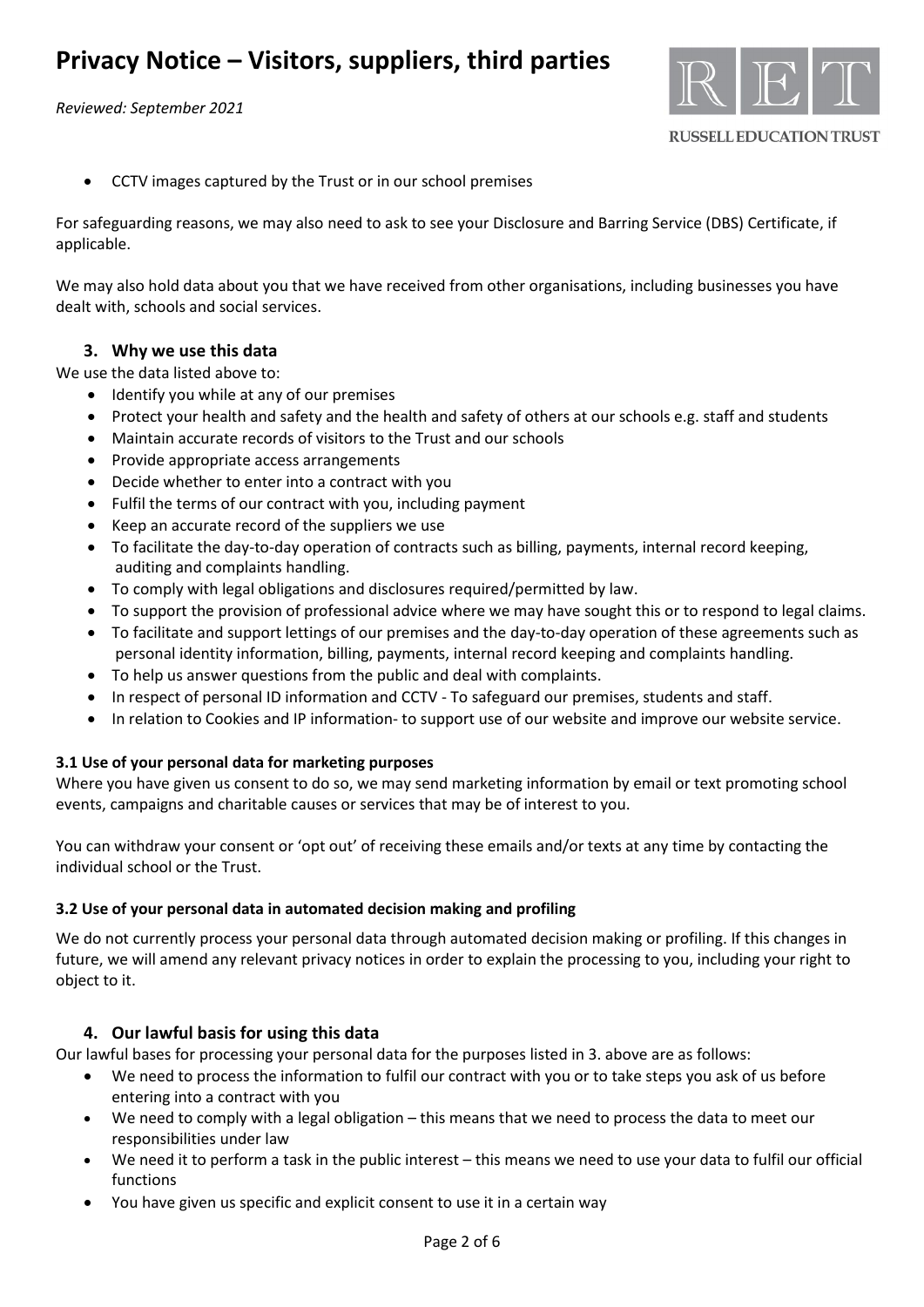*Reviewed: September 2021*



**RUSSELL EDUCATION TRUST** 

- We need to protect your vital interests (or someone else's interests) for example in a medical emergency
- We have legitimate interests in processing the data where there is minimal privacy impact and we have a compelling reason to do so.

Where you have provided us with consent to use your data, you may withdraw this consent at any time. We will make this clear when requesting your consent, and explain how you go about withdrawing consent if you wish to do so.

Some of the reasons listed above for collecting and using personal information about you overlap, and there may be several grounds, which justify the use of your data.

## **4.1 Our basis for using special category data**

For 'special category' data (more sensitive personal information), we only collect and use it where we have both a lawful basis, as set out above and one of the following conditions for processing as set out in data protection law:

- We have obtained your specific and explicit consent to use your information in a certain way
- We need to protect an individual's vital interests (i.e. protect your life or someone else's life), in situations where you're physically or legally incapable of giving consent
- We need to process if for reasons of substantial public interest as defined in legislation
- We need to perform or exercise an obligation or right in relation to employment, social security or social protection law
- The data concerned has already been made manifestly public by you
- We need to process it for the establishment, exercise or defence of legal claims
- We need to use it for health or social care purposes and it is used by or under the direction of a professional obliged to confidentiality under the law
- We need to process it for public health reasons, and the processing is done by, or under the direction of, a health professional or by any other person obliged to confidentiality under law
- We need to process it for archiving or for statistical purposes, and the processing is in the public interest.

Some of the reasons listed above for collecting and using your personal information overlap, and there may be several grounds, which justify our use of this data.

For criminal offence data, we will only collect and use it where the law allows us to do so and in accordance with data protection law.

# **5. Collecting this information**

While the majority of information we collect about you is mandatory, there is some information that can be provided voluntarily.

Whenever we seek to collect information from you, we make it clear whether providing it is mandatory or optional. If it is mandatory, we will explain the possible consequences of not complying.

Most of the data we hold about you will come from you, but we may also hold data about you from:

- Local authorities
- Government departments or agencies
- Police forces, courts, tribunals
- Other third parties who you have dealt with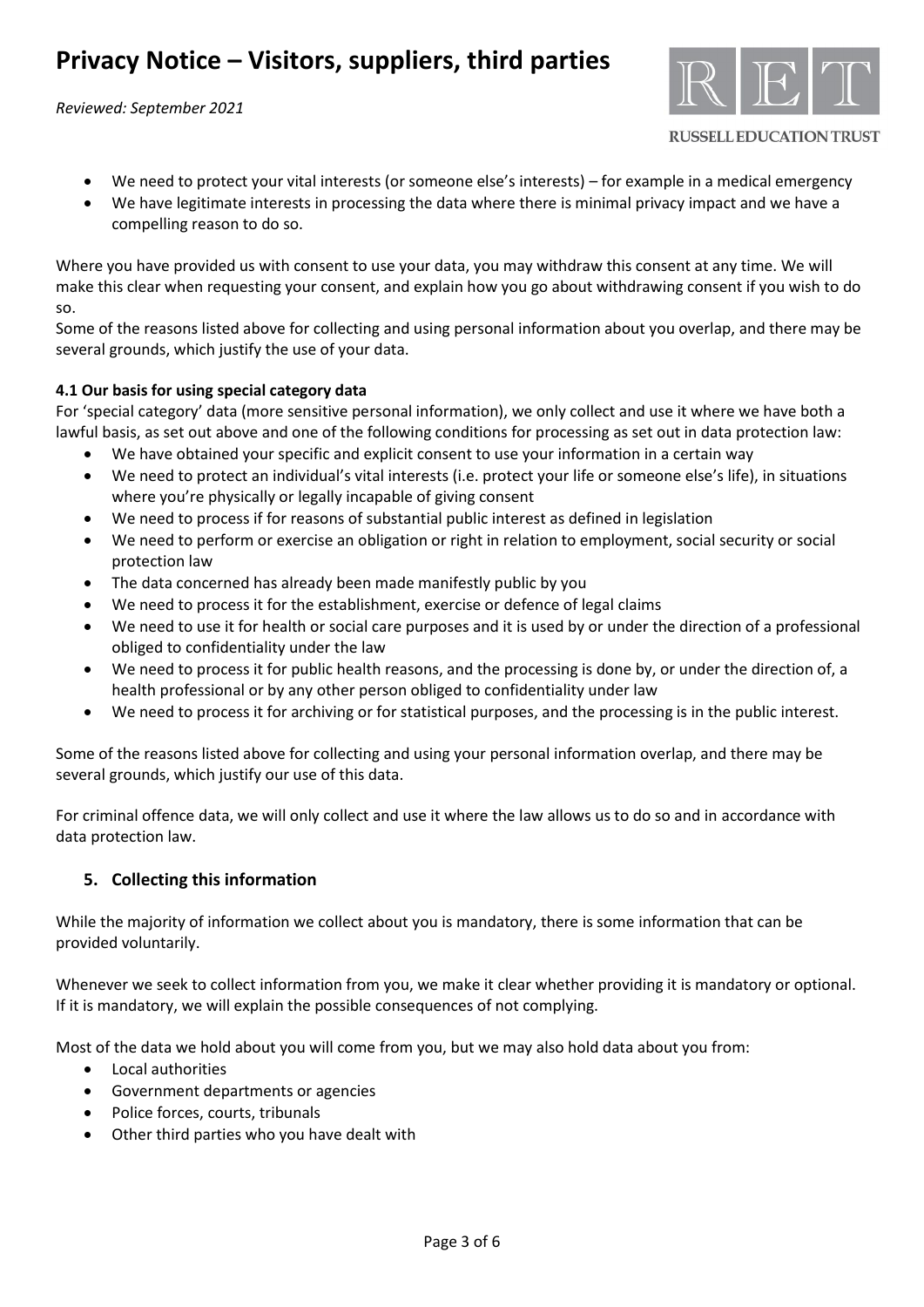*Reviewed: September 2021*



**RUSSELL EDUCATION TRUST** 

## **6. How we store this data**

We keep personal information about you while you work with our schools/the Trust. We may also keep it beyond your work with us, if this is necessary.

We maintain a Data Retention Schedule which explains how long we will hold your personal information. You can request a copy of this from the Trust.

We have security measures in place to prevent your personal information from being accidently lost, used or accessed in an unauthorised way, altered or disclosed.

We will dispose of your data securely when we no longer need it.

### **7. Who we share data with**

We do not share information about you with any third party without your consent unless the law and our policies allow us to do so.

Where it is legally required, or necessary (and it complies with data protection law), we may share personal information about you with:

- Local authorities to meet our obligations to share certain information, such as safeguarding concerns
- Government departments or agencies
- Governors as required to support their involvement in the governance of the Trust and our schools
- Third party providers such as IT service providers
- Professional advisors and consultants who work with the Trust/our schools.
- Police forces/Courts/Regulatory bodies
- Other Russell Education Trust schools and the Trust's central team to support the effective management and operation of our schools, for example to facilitate benchmarking exercises.
- Our internal and external auditors to meet our legal obligations to have our accounts audited in accordance with legislation
- Survey and research organisations to support the collation of data to support the improvement of education across the country.
- Health authorities and health and social welfare organisations– to meet our obligations to protect the welfare of the school community. This includes NHS Test and Trace/Public Health England in relation to Coronavirus (Covid 19) where necessary, after you have visited one of our schools or the Trust's offices.
- Security organisations to ensure that our staff and students are as safe as possible and to meet our obligations and duties under legislation
- Educators and examining bodies to support the successful education of our students including the proper coordination of their examination entries.
- Our regulator e.g. Ofsted to meet our obligations under the legislative framework for the monitoring and evaluation and assessment of our schools.
- Suppliers and service providers to enable them to provide the service we have contracted them for
- Financial organisations to meet financial commitments and to ensure the effective working of our financial systems.

### **7.1 Transferring data internationally**

Where we transfer personal data to a country or territory outside the European Economic Area, we will do so in accordance with data protection law.

In cases where we have to set up safeguarding arrangements to complete this transfer, you can get a copy of these arrangements by contacting our schools/the Trust.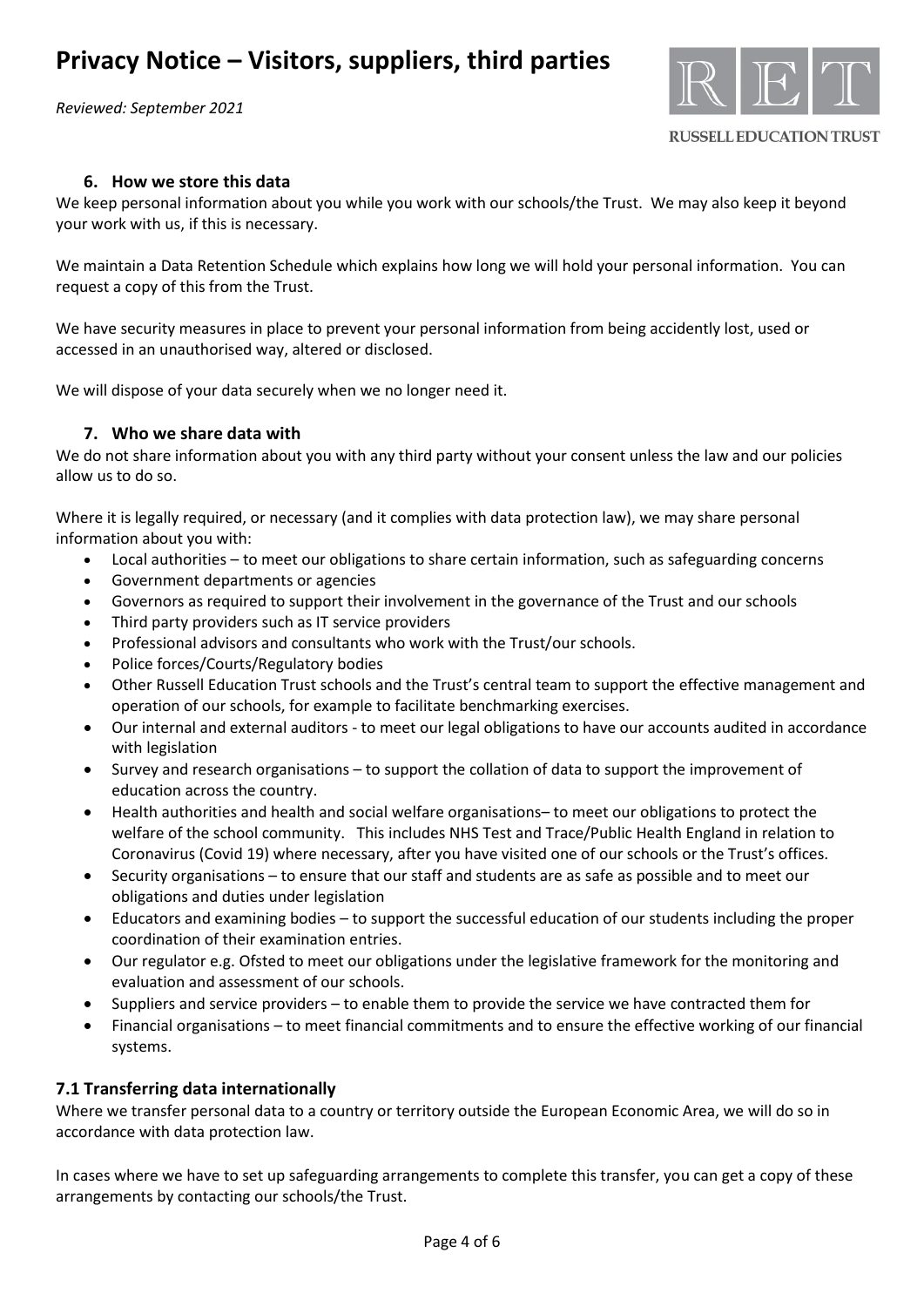*Reviewed: September 2021*



#### **RUSSELL EDUCATION TRUST**

## **8. Your rights**

### **8.1 How to access the personal information we hold about you**

You have a right to make a 'subject access request' to gain access to personal information we hold about you.

If you make a subject access request, and if we do hold information about you, we will:

- Give you a description of it
- Tell you why we are holding and processing it, and how long we will keep it for
- Explain where we got it from, if not from you
- Tell you who it has been, or will be, shared with
- Let you know whether any automated decision-making is being applied to the data, and any consequences of this
- Give you a copy of the information in an intelligible form

You may also have a right for your personal information to be transmitted electronically to another organisation in certain circumstances.

If you would like to make a request please contact us (see 'contact us' below).

### **8.2 Your other rights regarding your data**

Under data protection law, you have certain rights regarding how your personal data is used and kept safe. For example, you have the right to:

- Object to the use of your personal data if it would cause, or is causing, damage or distress
- Prevent your data being used to send direct marketing
- Object to the use of your personal data for decisions being taken by automated means (by a computer or machine, rather than a person)
- In certain circumstances, have inaccurate personal data corrected, deleted or destroyed, or restrict processing
- In certain circumstances, be notified of a data breach
- Make a complaint to the Information Commissioner's office
- Claim compensation for damages caused by a breach of the data protection regulations

To exercise any of these rights, please contact us (see 'Contact us' below).

### **9. Complaints**

We take any complaints about our collection and use of personal information very seriously.

If you think that our collection or use of personal information is unfair, misleading or inappropriate, or have any other concern about our data processing, please raise this with us in the first instance.

Alternatively, you can make a complaint to the Information Commissioner's Office:

- Report a concern online at<https://ico.org.uk/concerns/>
- Call 0303 123 1113
- Or write to: Information Commissioner's Office, Wycliffe House, Water Lane, Wilmslow, Cheshire, SK9 5AF

### **10. Contact us**

If you have any questions, concerns or would like more information about anything mentioned in this privacy notice, please contact our **data protection officer**:

- **Data Protection Officer**: Jo Townsend
- **Email address:** [DPO@Russelleducationtrust.org.uk](mailto:DPO@Russelleducationtrust.org.uk)